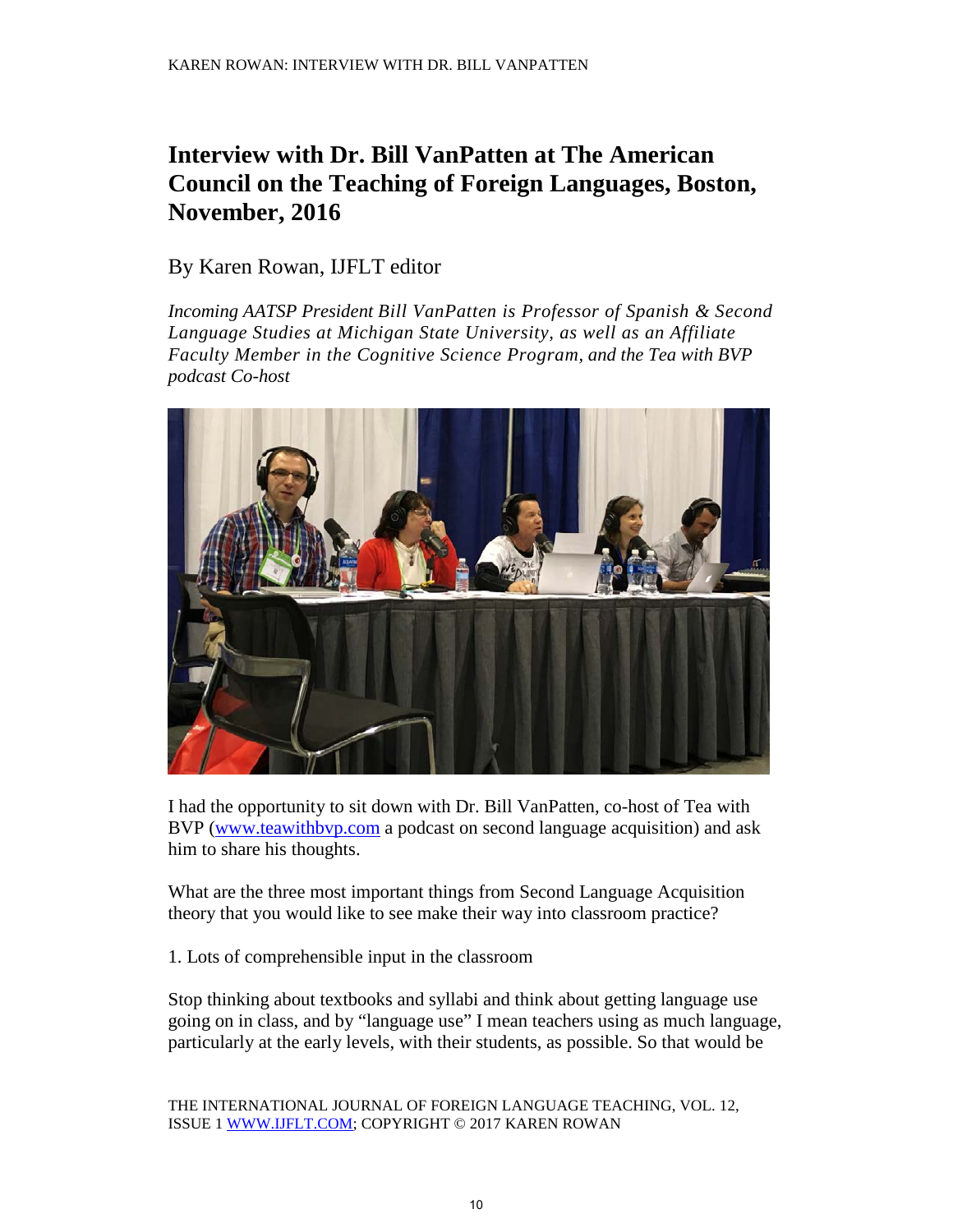## KAREN ROWAN: INTERVIEW WITH DR. BILL VANPATTEN

creating units around themes and interesting questions that are age, level, and context appropriate. What I might do with a 19-year-old might be different than what I would do with a 12-year-old, but the fundamental idea is the same: that teachers have to use the language in class to communicate ideas, to use what we call "comprehensible input," so that learners can understand what the teacher is saying.

2. Not talking at students, talking with students

Second, we're not talking at students, we're talking with students, so when we talk about teachers providing lots of language and input in the class, we're not saying you stand up there and talk, we're saying, you say one or two things and then you get the students involved.

So you might say, "Look at this guy here. His name is Ralph. What do you think? Is he a student or a teacher?" (It will depend on your level, if you recognize those words. They are cognates in Spanish. I teach Spanish and French.)

"What is his name? He's a student at MSU, right? Is Ralph a typical student? What's this under his arm? It's a newspaper. A typical student reads a newspaper? Do you read the newspaper? No. Do you read the newspaper? No. How do you get your news? The internet?"

So the idea is that you are never talking at students. Students are always involved with you. Even though they give you yes/no, shouting out one word, or whatever they are so actively engaged with you that they are paying attention to everything that you do. And so that's an important part of the flip side, what we call an appropriate level of interaction. Students have to be engaged and interacting with the teacher.

3. Let purpose and tasks drive what we do and inform how we design units and lessons

The third thing I'd want teachers to walk away with is that when we talk about using language in class, we want to be as purposeful as possible. In the sense that when people talk in real life they talk for a reason, even if they gossip they gossip for a reason. So for example, we're right now talking, Karen. We're talking for a reason, and you have a task at hand, which is to get me to answer some questions and my task is to provide some information so that you can convert it into something for [IJFLT]. We have a purpose.

Then we go out tonight and we have drinks and we start to say, "What did you think about the conference?" and we start evaluating the conference. We have a

THE INTERNATIONAL JOURNAL OF FOREIGN LANGUAGE TEACHING, VOL. 12, ISSUE 1 [WWW.IJFLT.COM;](mailto:ijtlteditor@gmail.com) COPYRIGHT © 2017 KAREN ROWAN